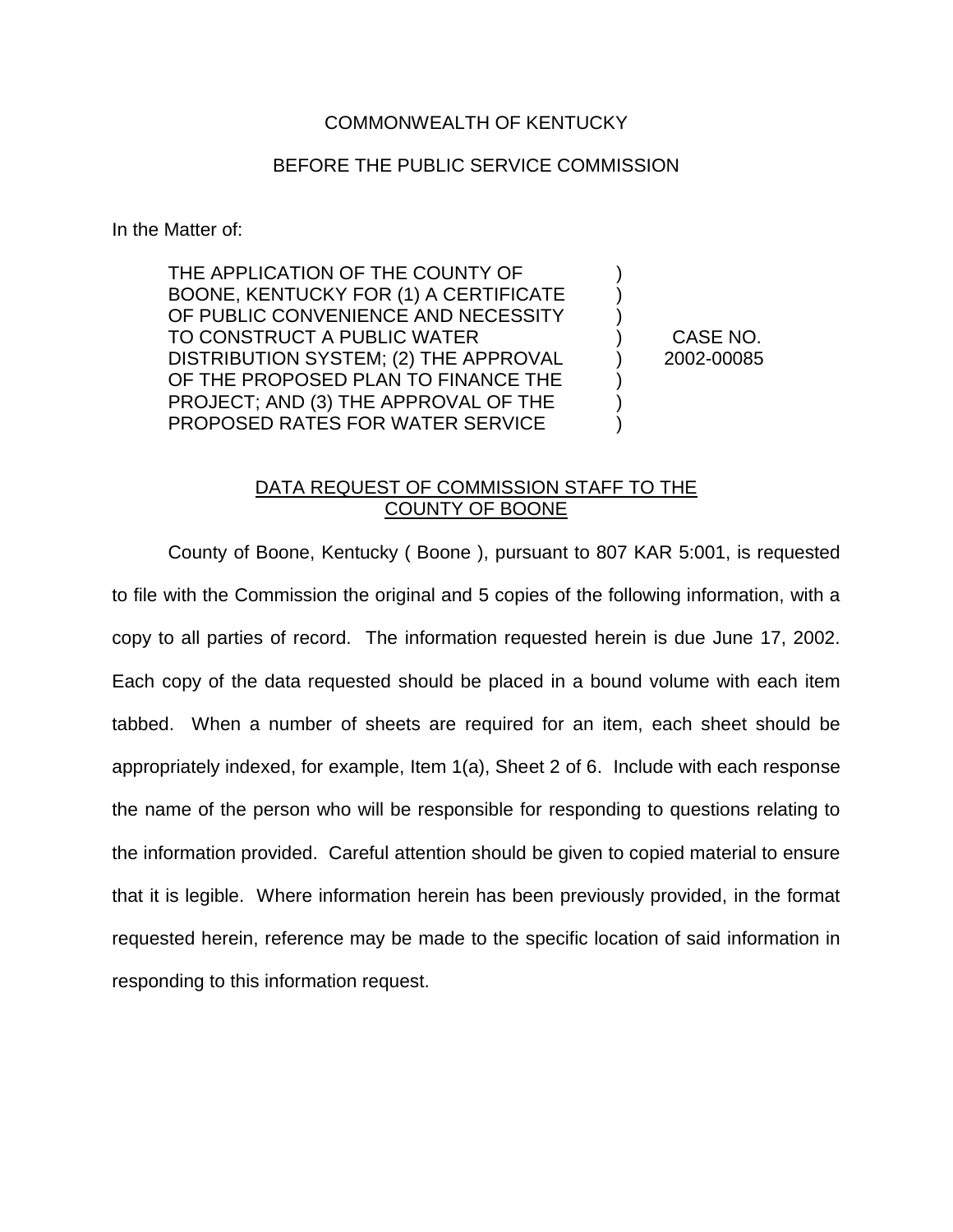1. Refer to Paragraph 3 of the Application wherein Boone states that a portion of the county is now served by the city of Florence ( Florence ), the Boone County Water District ( BCWD ), and the Bullock Pen Water District ( BPWD ).

a. State whether the area proposed to be served by Boone is within the service territory of BCWD or BPWD.

b. Did Boone have any discussions with the BCWD, Florence, or the BPWD regarding the possibility of one of these entities serving the proposed area? If yes, describe the discussions and explain in detail why it is more appropriate for Boone to serve the proposed area than BCWD, Florence, or the BPWD.

c. Provide any and all documents, proposals, correspondence, memoranda, that Boone sent to, or received from, the BCWD, Florence, or the BPWD regarding service to the proposed area.

2. State whether Boone considered issuing the bonds and entering into a capital lease with BCWD. If yes, explain in detail why Boone did not pursue this method.

3. If the Commission approves the application submitted by Boone, is it Boone s belief that it will qualify as a utility as that term is defined in KRS 278.010 and that it will be subject to all the provisions of KRS Chapter 278 including KRS 278.300? Explain the response.

4. Refer to paragraph 14a of the Application wherein Boone states that it has determined through public hearings and public surveys that the project is in the best interest of the public. Provide a copy of the public surveys conducted and the results of those surveys.

-2-